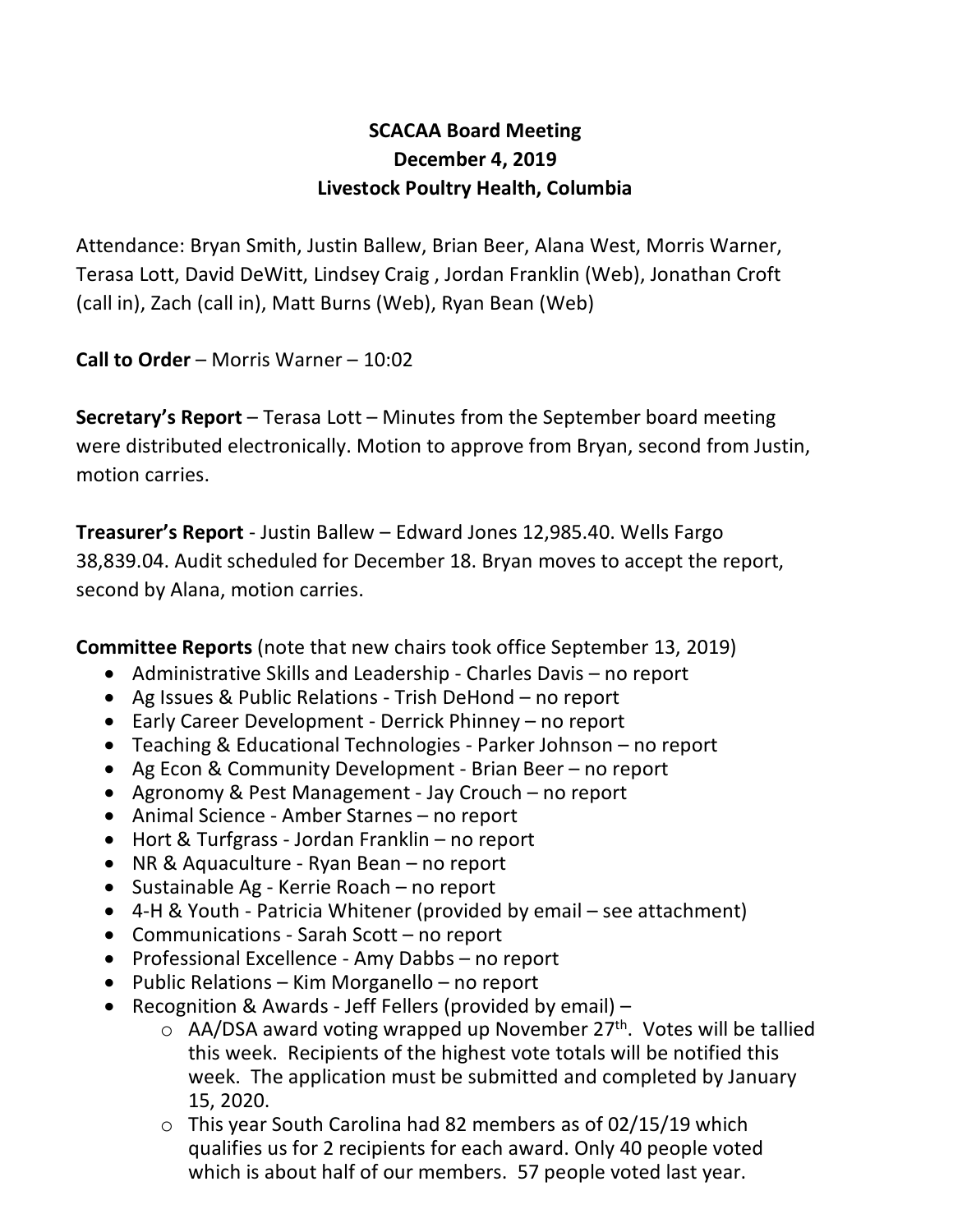- o Just a reminder that the Ag Agents association does cover some of the travel for AA and DSA award winners. It may be worth visiting what has been paid in the past so recipients know what to expect. Discussion at the meeting states the amount is not set but in
- o Matt Burns noted that it was possible to vote multiple times. Alana explained this was possible as it was anonymous. Matt asked if he knew if the Qualtrics link was still open. Morris will call Jeff to verify results were downloaded at deadline.
- Scholarship Cassie LeMaster no report
- Search for Excellence Zachary Snipes (provided by email also joined by phone)
	- o Deadline is March 15. The applications have not opened yet (to my knowledge). I will be coordinating with Sarah Scott (communications chair) to send out reminder emails so that membership is not overloaded with emails about awards applications/deadlines. Below are the 8 categories (would like to have at least one for each).
		- *•Forestry and Natural Resources*
		- *•Crop Production*
		- *•Landscape Horticulture*
		- *•Farm and Ranch Financial Management*
		- *•Livestock Production*
		- *•Young, Beginning, or Small Farmers/Ranchers*
		- *•Farm Health and Safety*
- Life Member Matthew Burns no report. Cory Tanner is passing information to Matt.
- Nominating Bryan Smith Will start beginning of new year. Let Bryan know if you have an idea for a good vice president. The Pee Dee region would be preferable geographically.
- Association Policy Bryan Smith see old business
- AM/PIC Alana West hold to old business
- AM/PIC Fundraising Zachary Snipes (see attachments)
	- o Secured \$500 from SC Cattlemen's Foundation and \$500 from the SC Beef Council. There are stipulations that come with the money. I have attached the PDF. One stipulation is that we have to have a beef burger meal at the meeting. Because the meeting is at the Extension Conference I am not 100% positive this can happen. We have to use both logos, obtain a SC Vendor number (not sure what that is??-any ideas), and write an article and report to them on how the money was used. The SC Vendor number is from the Department of Revenue. It is a tracking system. David and Justin will look into for Number SC Vendor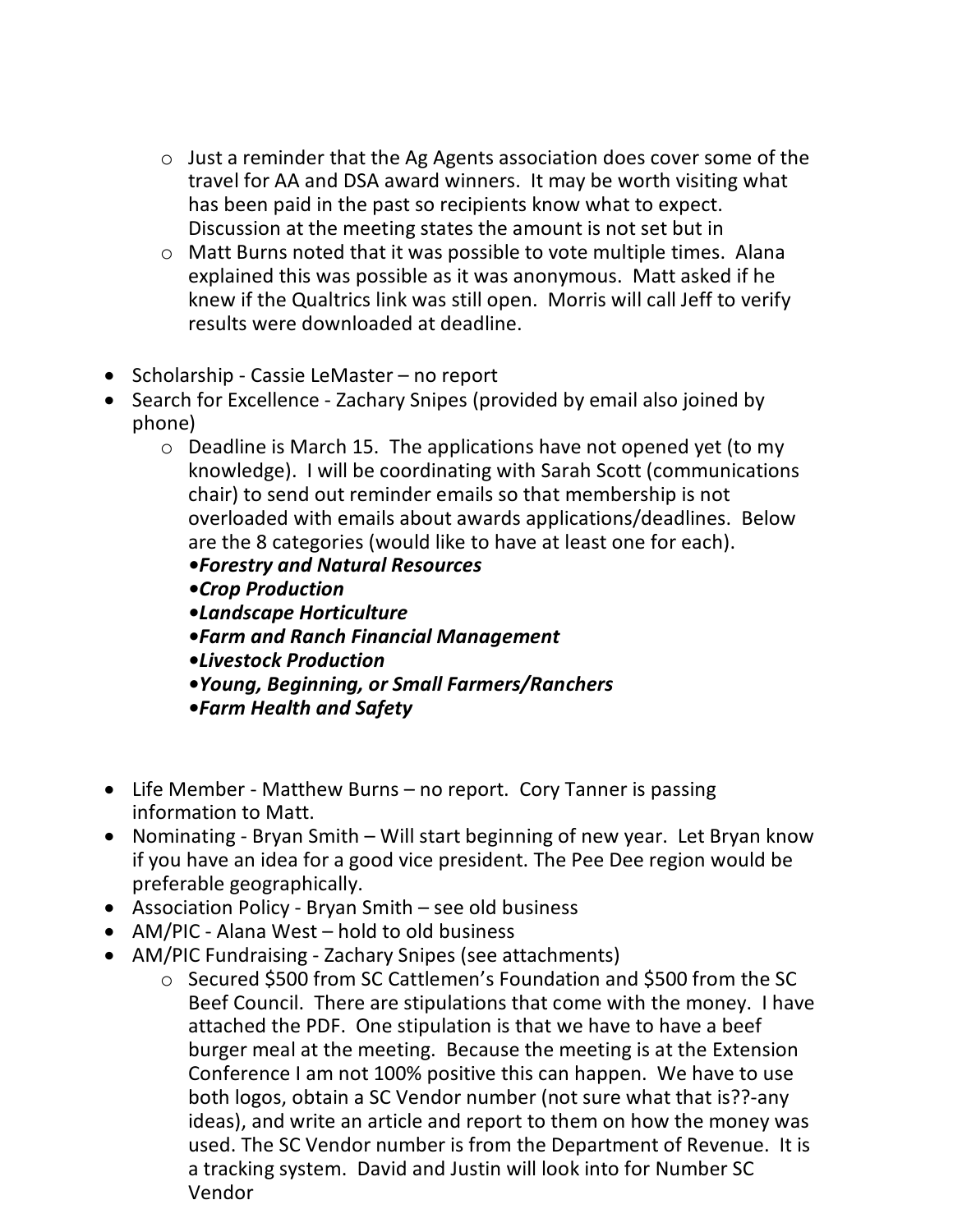- o David reports Farm Credit will give to Communications awards.
- o I will start contacting other businesses the first week of December (this week) for sponsorship donations.

**Donor Gifts** (email from Zach)

This was in the policy manual. The yellow is the proposed change? The Fundraising Chair will set donor categories and gifts. Donor Categories Previous Gift Examples Bronze Donor  $$1 - $119$ Window Decal

Silver Donor \$120 - \$249 Window Decal, Hat for Active/Life Members Decal+ coaster

Gold Donor \$250 - \$499 Window Decal, Leather Coaster, Hat for Active/Life **Members** Decal+ coaster+ knife

Ambassador \$500 - \$999 Window Decal, Lapel Pin Decal+ coaster+knife+ leather journal/cup

Founder \$1000 or more Window Decal, Lapel Pin, Plaque Decal+ coaster+knife+ leather journal/cup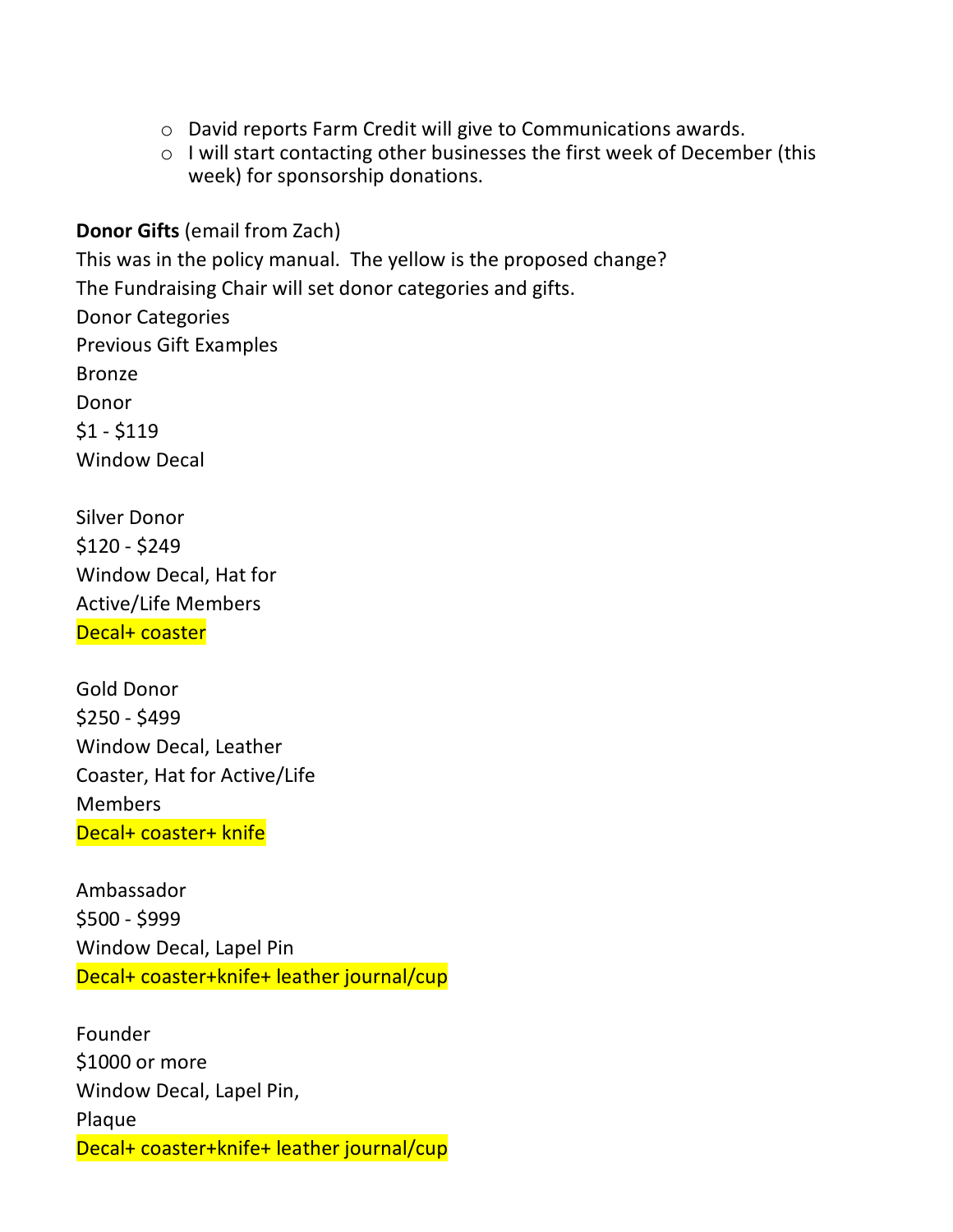\* First year donors will receive khaki hats; second year donors will receive navy hats leather journals/cups?

Right now our stock is: 300 Window Decal (kinda getting sticky on the outside) 132 Leather coasters 42 Pocket knives 5 of the most hideous shirts I've ever seen (I can make those disappear if there are no objections) 2 HUGE sized black straw hats (I can also make those disappear) 0 lapel pins 0 navy or khaki hats

I have looked into new donor gifts. I personally feel that style changes and sizes are difficult so we should stay away from hats and clothing. I have looked up some items that could be nice gifts. Examples of gifts include: leather journals, Opinel Knives, Carabiner pocket knife, lunch coolers, tumblers, vacuum sealed cups, etc. What should the cost of each gift in each level be? Once I have a frame work and an estimated number of people within that category each year I can work on pricing for each item. Proposed new items are in yellow.

Bryan indicates 10-12 people donating. Alana discusses not giving the same gift year after year. Bryan suggests taking items out of policy manual. Just indicate we have gifts and decide that year. Motion made by Brian we remove the type of gift given to donors and leave it to the discretion of the board. David seconds. Discussion: Alana says maybe at next meeting, have a list of who donors are so we have an idea of who is donating and at what level. The group talks about whether donors want a gift. Motion carries.

## **Old Business**

• May 2020 Extension Conference – Alana West – no change per Brian Callahan. Registration available January 15. Field Ops will pay for hotel rooms. At this time, it is unclear if there is a registration fee. Amy will need to work with Susan Guynn on posters but Susan doesn't plan to do anything until after the first of the year. Beef Burger meal should be ok Monday night at T.Ed. Garrison. Field Ops will pay for breakfast AND lunch if all three associations (Admin, 4-H, and Ag) are involved.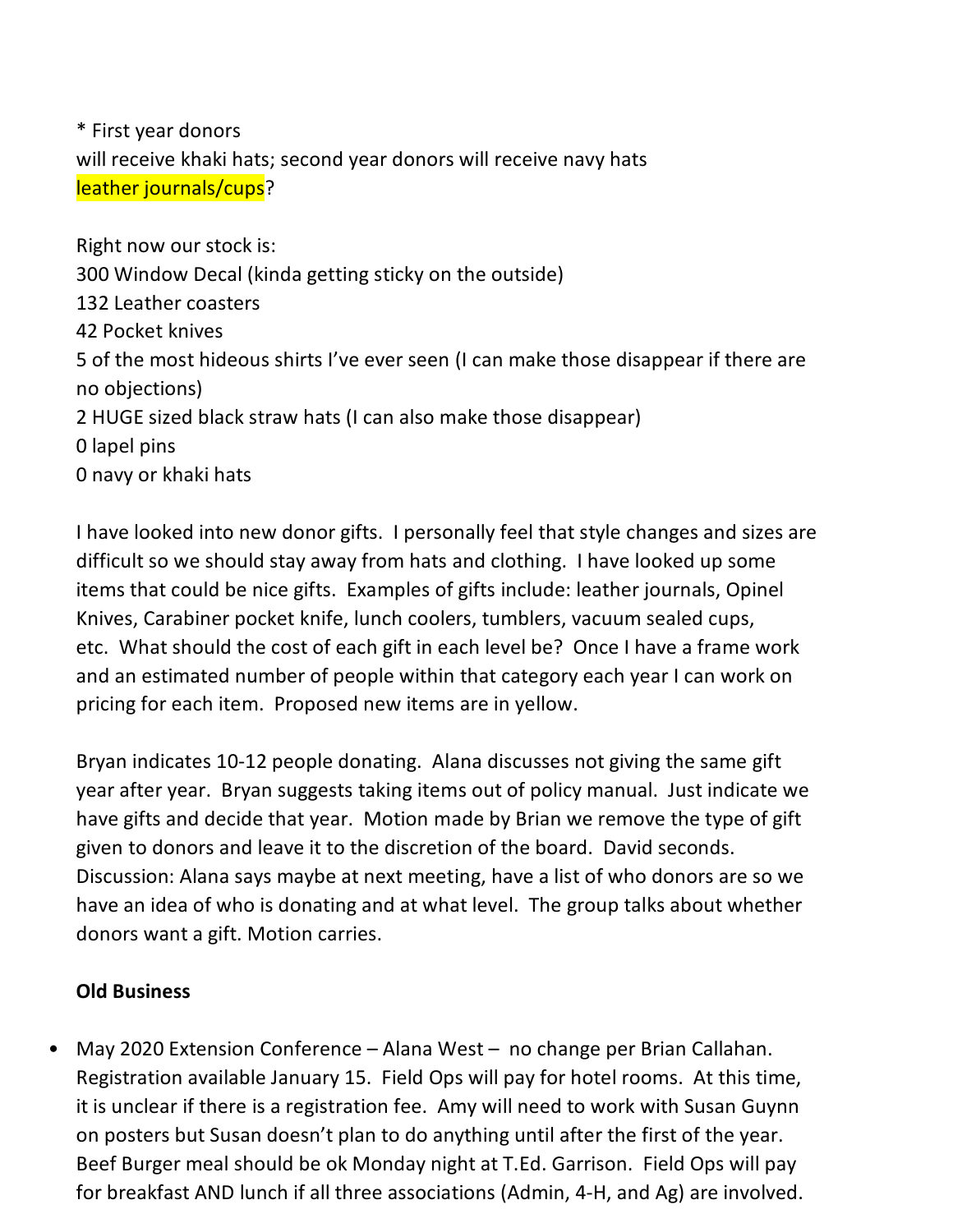Formal breakfast for Friends of Extension, and Media, DSA, and AA and then lunch would be communications awards and in between would be business meeting. Alana needs to ask about room block to see if can start on Sunday night and if the hospitality room can be at the block rate. David indicated he already reserved the small hospitality room as the large room was booked for the conference. Bryan asks how much involvement Alana has had. She reports that it has been minimal.

- Awards responsibilities for committee chairs are updated Policy Manual Morris. Bryan indicates he added a paragraph to have all information in one place.
- Nominations for Southern Region Vice Chair for 2020 This is a 4-year commitment. Brian Beer has been nominated and has agreed to serve – will be voted on at the annual meeting. Terasa will send an email to the membership requesting any additional nominations.
- Bryan asks that Morris check into keeping his Clemson email address since he is retiring.
- Membership Drive Terasa Lott As of 12/2/19, 41 returning registrations through Eventbrite and 1 new member. Reminder email sent 12/3. The deadline given in notification is 12/31 but Eventbrite will remain open until 2/1/19 for any stragglers so they can pay electronically rather than by check. National wishes for due to be in in January but February 15 is the deadline for which DSAs, AAs, and voting delegates are allotted. Alana asked if we were required to have 2 AAs and DSAs as the number eligible for DSAs is decreasing. Brian indicated we did not but the number allowed is based on percentage of membership.
- Association Audit Jonathan Croft (via call) Audit will meet at Lexington office on December 18
- New Business Bryan relayed that there is a change in open enrollment that you must re-enroll in 401(k). He felt the new requirement violates the policy that says they can't make a change without your consent. HR indicates the new platform replaces the paper forms. SCDC website can still be used to make changes but HR is asking you review and key in the amount you wish to contribute annually. Bryan expresses concern that the requirement is a change without explicit consent. He is unsure about how to proceed but encourages people to voice their concerns. Jordan expresses that at the very least, there should be better communication. Brian concurs that the communication, based on Brian's email, the communication is ambiguous. Jordan informs HR sent an email today on the matter. Bryan will send information to Alana and it will be brought up at Extension Senate meeting December 12.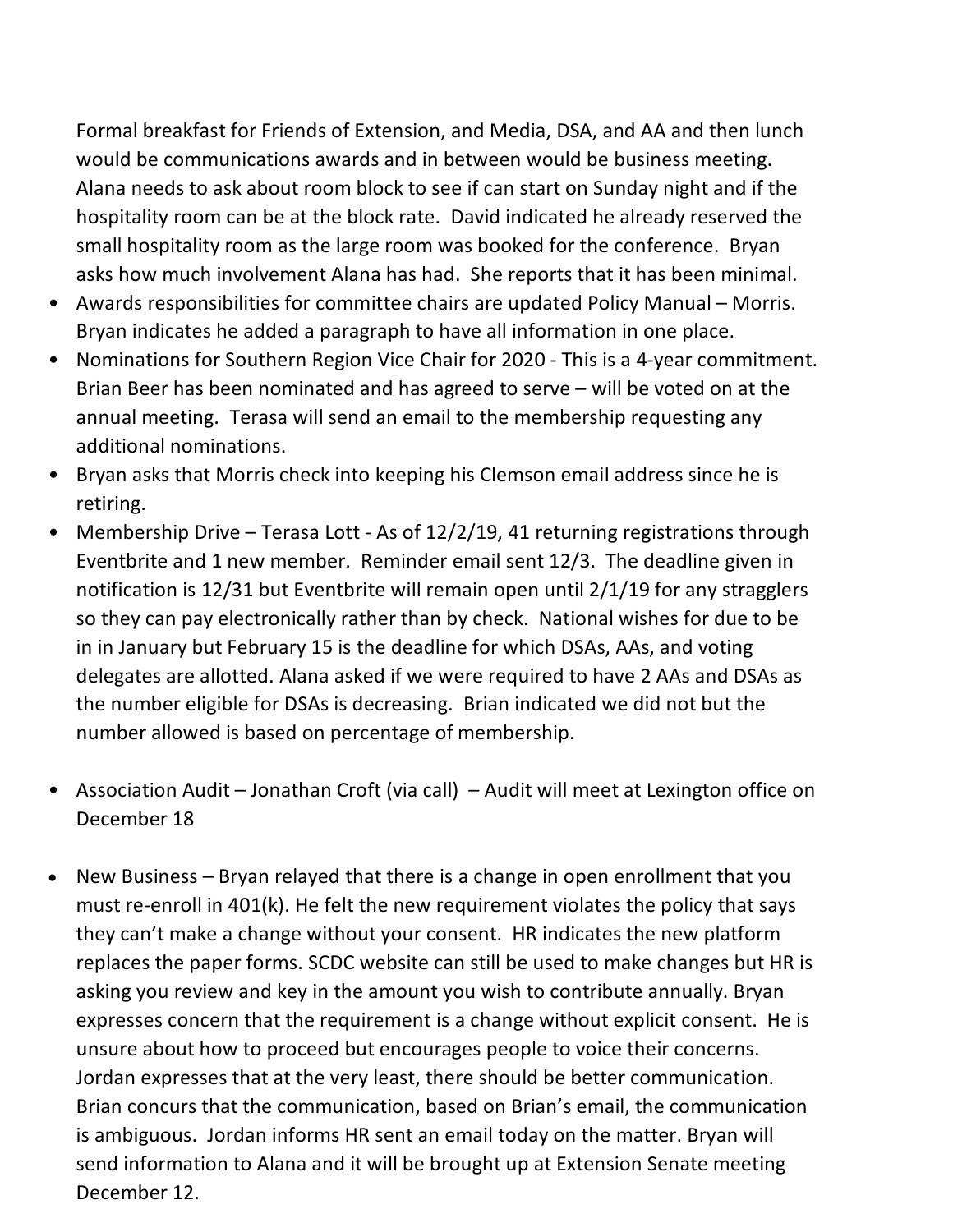- Next Board Meeting Monday February 17, 2020
- •
- Morris asks to put NACAA AM/PIC on calendar. Date is July 19-24
- Adjourn Morris Warner Bryan motions to adjourn, second by Brian. Motion carries. Meeting adjourned at 10:57 AM.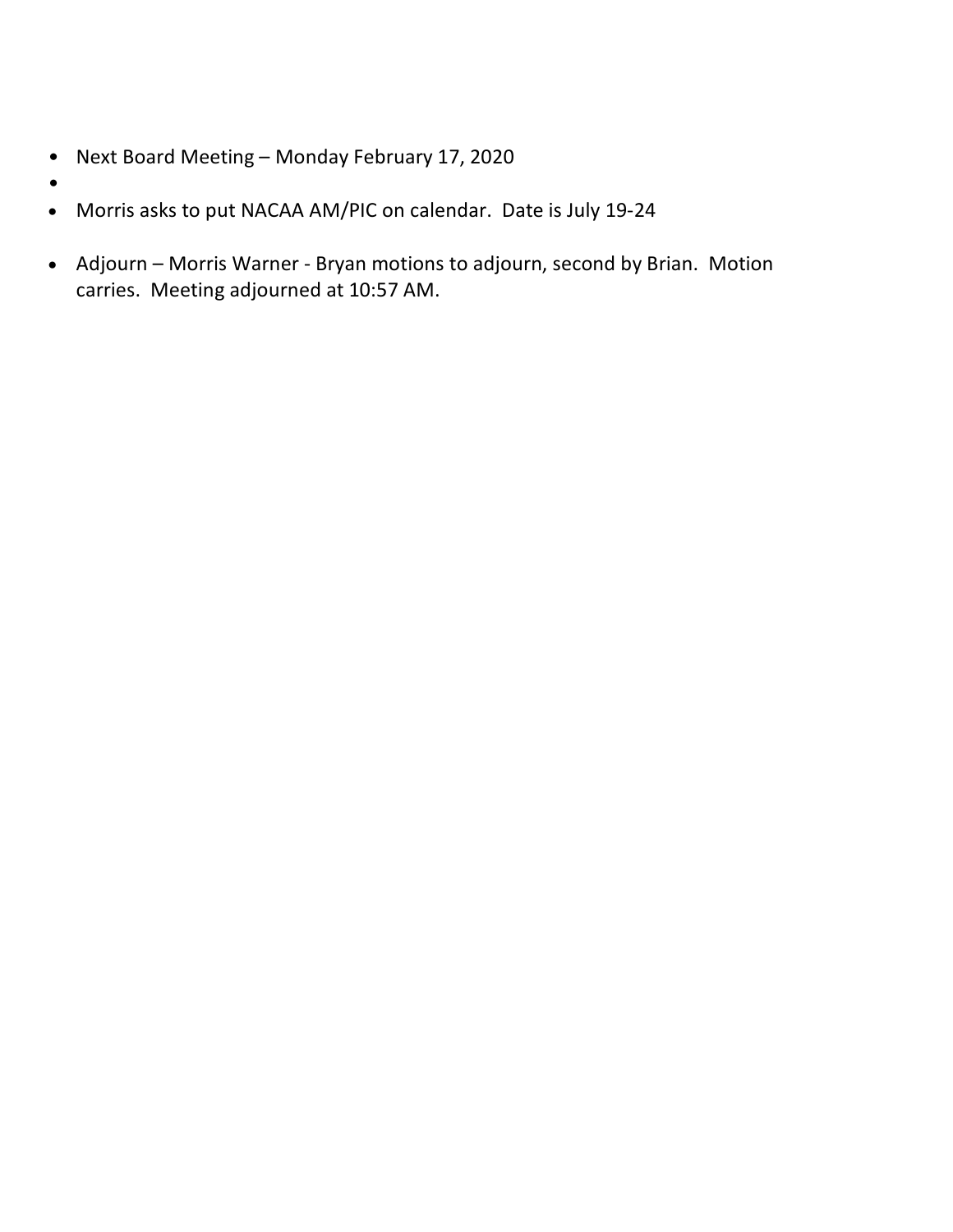

South Carolina Beef Council Funded by SC Beef Producers

Justin Ballew<br>SC Assa. Ot. Agent

To be used for meet Request Funding: Approved Funding: # 500.00 Date:  $11 - 25 - 2019$ 

The S.C. Beef Council Board of Directors has approved your request for funding of your submitted project or event. The following conditions are required by you the submitter:

- 1. Use of the SCBC logo and the beef material check-off logo.
- 2. Obtain a South Carolina vendor number.
- 3. Prepare an article for the Carolina Cattle Connection complete with picture(s) and emailed to their office (email address: mail@nccattle.com) at conclusion of your project or event

Thanks in advance for your cooperation and effective use of the beef check-off dollars. To receive your approved funds, please send the above requested items and an invoice to the State Office at the address listed above.

Regapds, W. Copelan Executive Director SC Beef Council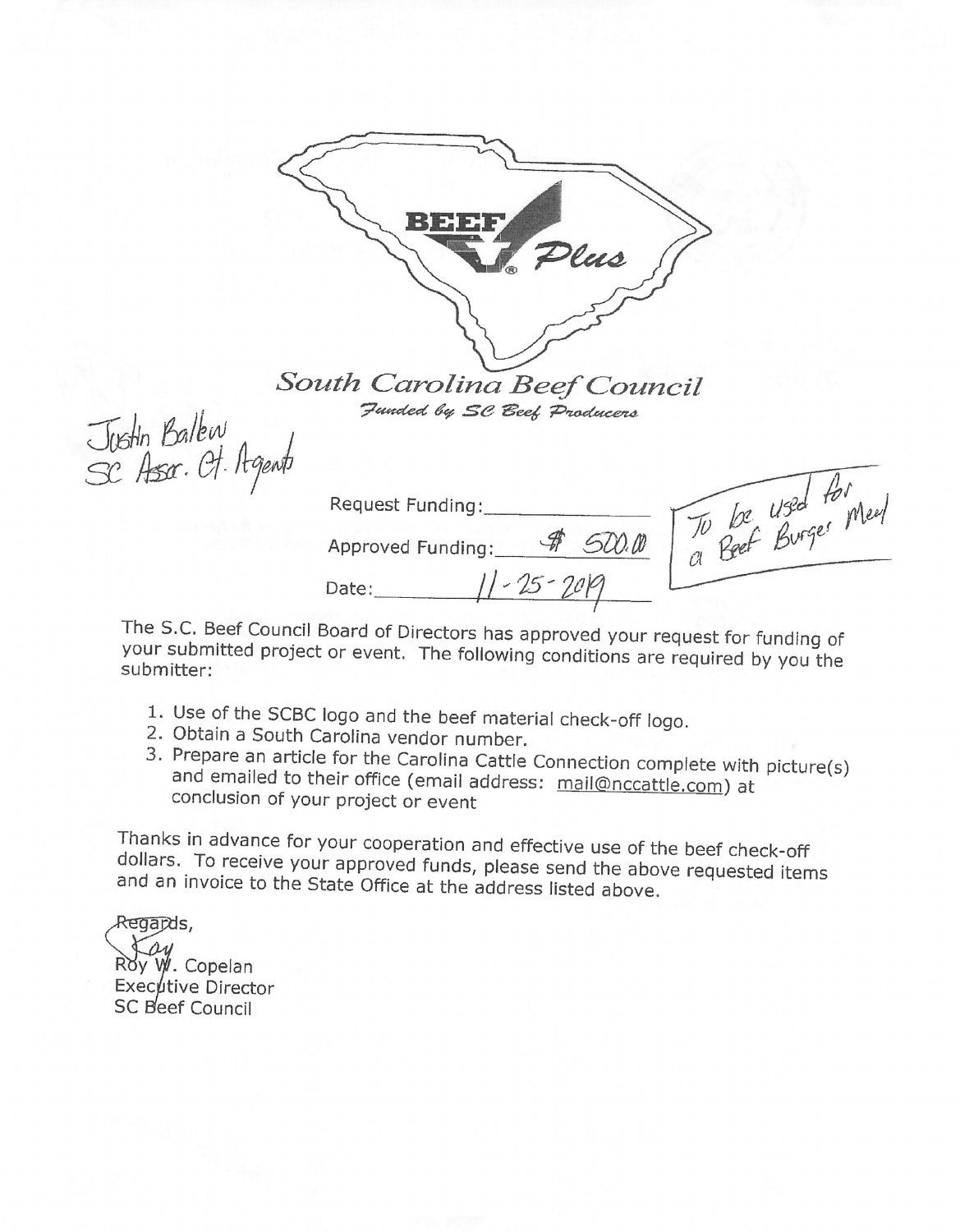

South Carolina Cattlemen's Foundation P. O. Box 11280 Columbia, SC 29211  $(803) 734 - 9806$ 

Justin Bullew<br>GC Asser Ct. Ag Repelt

| Request Funding:  |  |
|-------------------|--|
| Approved Funding: |  |
| Date:             |  |
|                   |  |

The SC Cattlemen's Foundation Board of Directors has approved your request for funding of your submitted project or event. The following conditions are required by the SCCF:

- 1. Use of the SCCF logo.
- 2. Submission of a written report to the SCCA State Office (at above address) with picture(s).
- 3. Prepare an article for the Carolina Cattle Connection complete with picture(s) and email to their office (email address: mail@nccattle.com) at conclusion of your project or event.

Thanks in advance for your cooperation.

Regards,

ov/w. Copelan Executive Director S.C. Cattlemen's Association